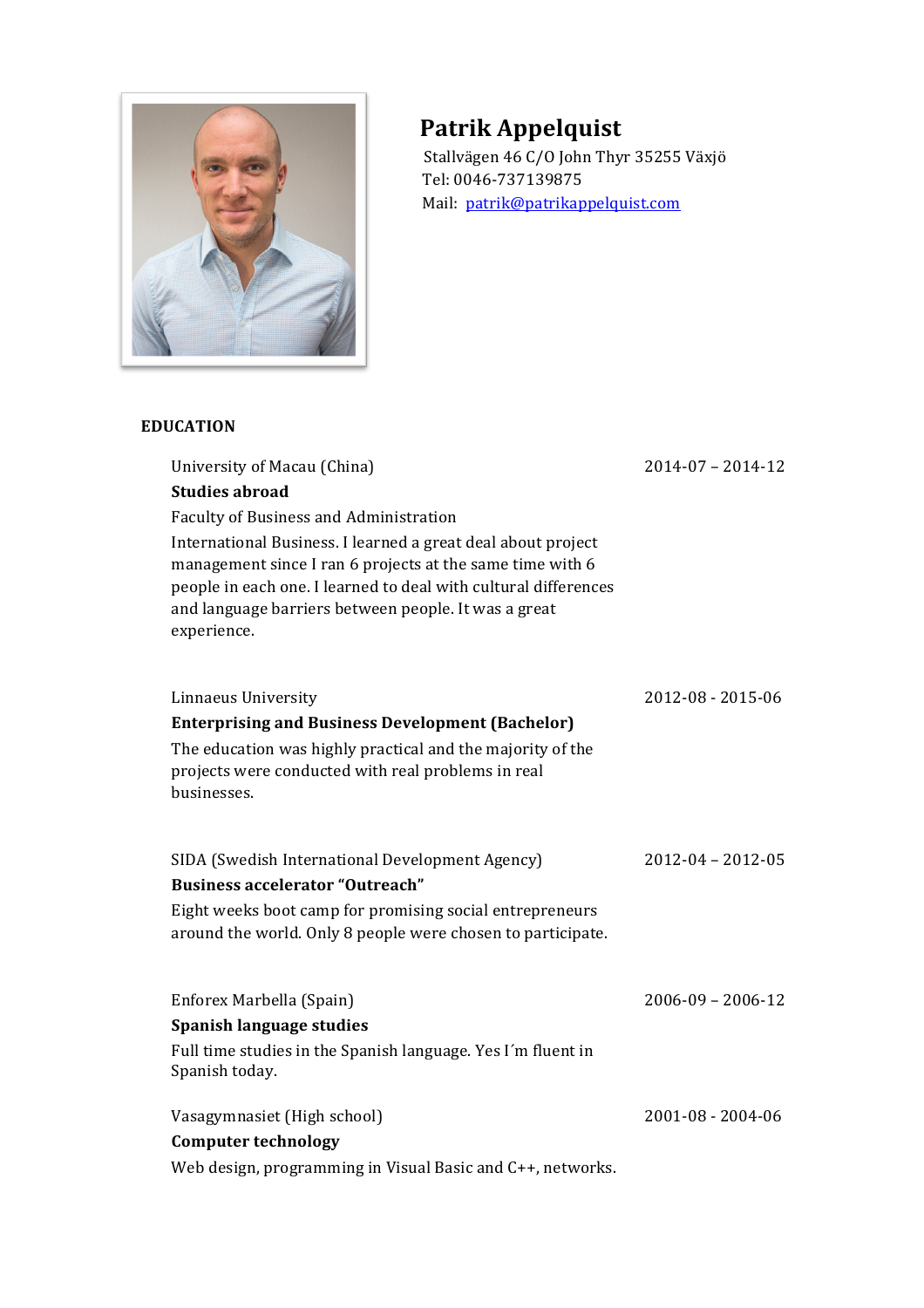#### **EXPERIENCE**

| Företagsfabriken<br><b>Junior Business Developer</b><br>Företagsfabriken is a business incubator located in Växjö. My<br>job amongst many things is to help the entrepreneurs to<br>develop their companies and scale rapidly, screening and<br>bringing in new companies, create a creative environment<br>where business can flourish. | 2015-09 - Today         |
|------------------------------------------------------------------------------------------------------------------------------------------------------------------------------------------------------------------------------------------------------------------------------------------------------------------------------------------|-------------------------|
| Aktiv Svenska<br><b>Business Developer</b><br>The result of the work I did with Christer Nilsson<br>Affärsutveckling AB (see below). Aktiv Svenska is a concept<br>developing startup developing "serious games in education"<br>with focus on Swedish For Immigrants (SFI).                                                             | 2013-06 - Today         |
| Christer Nilsson Affärsutveckling AB (Venture Capitalist)<br><b>Business Developer</b><br>I brought forward three business concepts for a digital<br>learning product and was responsible for writing the business<br>plan that was later used to attract investors to the project.                                                      | 2013-06 - Today         |
| Dump Tees AB<br><b>Founder and CEO</b><br>Dump Tees is a clothing brand from the garbage dump La<br>Chureca in Nicaragua, creating jobs for the poor people living<br>there. Sustainability, CSR and triple bottom line in the core<br>business.                                                                                         | $2012 - 04 - 2015 - 01$ |
| Gatubarn.nu<br><b>Founder and president</b><br>Gatubarn.nu was an NGO for street kids in Latin America. I<br>raised money, organized events and cooperated with<br>companies and artists to help women and children living in a<br>garbage dump in Nicaragua. I lived 1,5 years in Nicaragua<br>during this time.                        | $2009 - 03 - 2015 - 01$ |
| Swedish Armed Forces (Nordic Battle Group)<br><b>Standby Soldier</b><br>I was a standby soldier in the rapid response unit NBG and a<br>part of the logistic platoon. We were about to go to Africa to<br>help out (maintain peace) in a conflict but we never went. I left<br>the army with almost highest grades possible.             | $2007 - 05 - 2008 - 05$ |